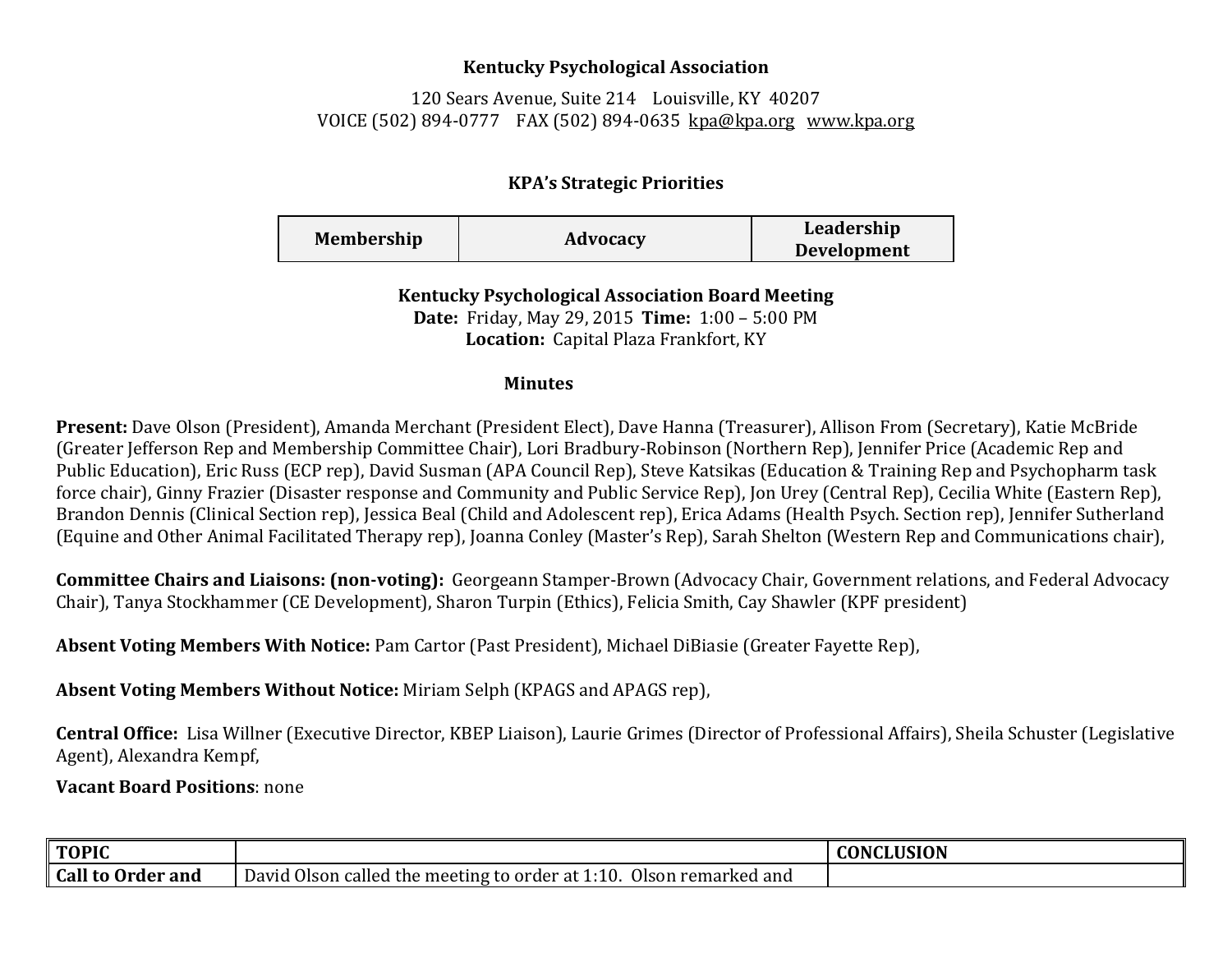| Roll Call/<br>President's                                                                          | discussed flexibility around our leadership retreat theme. Roll was<br>called.                                                                                                                                                                                                                                                                    |                                                                                                                                                                                                                                                                        |
|----------------------------------------------------------------------------------------------------|---------------------------------------------------------------------------------------------------------------------------------------------------------------------------------------------------------------------------------------------------------------------------------------------------------------------------------------------------|------------------------------------------------------------------------------------------------------------------------------------------------------------------------------------------------------------------------------------------------------------------------|
| <b>Remarks</b>                                                                                     |                                                                                                                                                                                                                                                                                                                                                   |                                                                                                                                                                                                                                                                        |
| <b>Approval of</b>                                                                                 | Minutes were distributed prior to the meeting. No discussion or                                                                                                                                                                                                                                                                                   | David Susman made a motion to approve                                                                                                                                                                                                                                  |
| Minutes of $3/20/15$                                                                               | corrections.                                                                                                                                                                                                                                                                                                                                      | the minutes. Motion passed unanimously.                                                                                                                                                                                                                                |
| <b>Financial Report</b>                                                                            | Dave Hanna began with education on how to read a financial report. An<br>education handout was distributed.<br>Hanna then presented the budget. (Handout attached). At this time our<br>expenses are approximately 20% of budget and our income is a little                                                                                       | Katie McBride moved to accept the<br>financial report. Motion passed<br>unanimously.                                                                                                                                                                                   |
|                                                                                                    | over 17%. We are on target for budget for the year. The budget shows<br>a deficit of \$9,931 right now. That is accounted for later in the year. We<br>have \$130,933 in total liabilities and equity.                                                                                                                                            |                                                                                                                                                                                                                                                                        |
| <b>ACTION ITEM:</b><br>Approval of<br>Committee members                                            | David Olson announced the new appointments and distributed a<br>handout. The handout included all committees and their current<br>membership. David Susman reminded everyone that the goal is to have<br>a student on each committee.                                                                                                             | Dave Hanna made a motion to approve all<br>the committee members. Tanya<br>Stockhammer and Lisa Willner added<br>members who were missing from the<br>handout. Discussion followed regarding<br>adding members to the finance committee.<br>Motion passed unanimously. |
| <b>ACTION ITEM:</b><br>Strategic Plan<br>Updates, second<br>reading                                | Lisa Willner presented and distributed a handout with all the revisions.<br>David Susman pointed out that we had not established a membership<br>goal for 2015 or 2016 yet. Discussed the complexity of counting<br>members. We will be reworking the Strategic Plan again this summer.                                                           | Allison From made a motion to approve<br>the revised Strategic Plan. Discussion<br>followed. Motion passed unanimously.                                                                                                                                                |
| <b>Additional ACTION</b><br><b>ITEM:</b> Diversity<br>Interest section rep<br>on board,            | Originally a Discussion item, it was moved and passed unanimously to<br>suspend the second reading. (see Discussion Item)                                                                                                                                                                                                                         | Allison From made a motion to suspend<br>a second reading and refer back to the<br><b>By-laws committee the</b><br>recommendation to add a Diversity rep<br>to the board. Motion passed<br>unanimously.                                                                |
| <b>DISCUSSION ITEM:</b><br><b>Financial Committee</b><br>charge and<br>description, 1st<br>reading | Hanna began discussion and distributed a handout. The handout is a<br>proposed charter for the financial committee including the purpose,<br>composition, meetings, authority, and responsibilities. Discussion<br>followed. An idea was discussed regarding opening up a slot for an<br>outside non-psychologist member. Discussed the number of | Hanna asked if any current board<br>members were interested in serving on<br>the committee to let him know.<br>Alexandra deleted one line in the current                                                                                                               |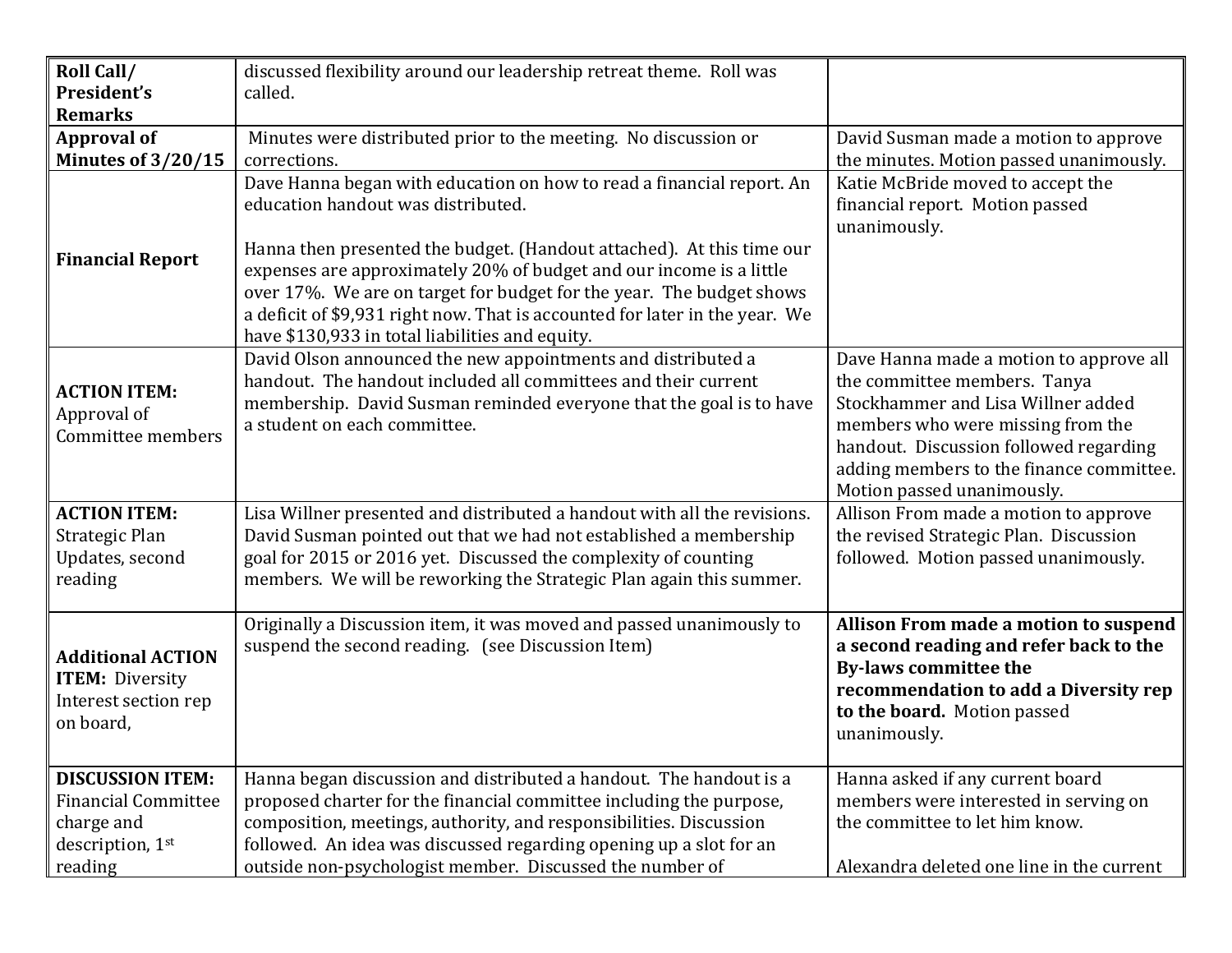|                                                                                         | protections we have in place in regard to how often we check the<br>budget and how many people check it. Discussed having another<br>external audit in the next couple years. The past external audit did not<br>have a specific recommendation of when to do another external audit<br>since we were in such good financial health.                                                                                                                                                                                                                                                                                        | document.                                                                                                                          |
|-----------------------------------------------------------------------------------------|-----------------------------------------------------------------------------------------------------------------------------------------------------------------------------------------------------------------------------------------------------------------------------------------------------------------------------------------------------------------------------------------------------------------------------------------------------------------------------------------------------------------------------------------------------------------------------------------------------------------------------|------------------------------------------------------------------------------------------------------------------------------------|
| <b>DISCUSSION ITEM:</b><br>Bylaws change,<br>finance committee,<br>$1st$ reading        | Dave Hanna began discussion. Our current by-laws require the past<br>president serve on the finance committee. The committee would<br>recommend amending the by-laws to remove that requirement.                                                                                                                                                                                                                                                                                                                                                                                                                            |                                                                                                                                    |
| <b>DISCUSSION ITEM:</b><br>Diversity Interest<br>section rep on board,<br>$1st$ reading | Willner reported. The Foundation Diversity Committee has a broad<br>ranging scope. Part of their goal is to make KPA more aware of<br>diversity. The Committee recommended we add a seat to the board for<br>a Diversity Rep. That would also require a change in By-laws.<br>Discussion followed. This would be a permanent addition to the board<br>that does not depend on the size of the Diversity Committee<br>membership. It would be in addition to the reps from the 5 largest<br>interest sections.                                                                                                               | The board agreed that we did not need a<br>formal written proposal.<br>This Discussion Item was moved to an<br><b>Action Item.</b> |
| <b>DISCUSSION ITEM:</b><br>PAC update                                                   | Amanda Merchant began discussion. Felicia Smith agreed to be chair of<br>the PAC. Joe Edwards agreed to be the co-chair. Merchant discussed<br>who else should be on the committee. The chair of the advocacy<br>committee will be one of the members. Discussion followed regarding<br>what else we need on the committee. Discussed the timeframe for<br>launching the PAC. We agreed that a year from now (May 2016) would<br>be a good time to launch. That gives us a year to raise money.<br>Discussed wanting 100% board representation in giving. The minimum<br>amount to give is \$25 and the maximum is \$2,300. | The board had an idea to have voter<br>registration cards available at Convention<br>for people.                                   |
| <b>DISCUSSION ITEM:</b><br>Opening<br>nominations for KPA<br>board elections            | Merchant presented the board seats that will be open next year. Those<br>include president-elect and secretary as well as the following reps:<br>Jefferson, Western, Clinical, Eastern, Academic, Masters,<br>Child/Adolescent, and Developmental Disabilities.                                                                                                                                                                                                                                                                                                                                                             |                                                                                                                                    |
| <b>CE Events Report</b>                                                                 | Tanya Stockhammer presented and distributed a handout. She<br>explained the reason we look financially behind is due to the snow<br>causing us to reschedule an event for later. We are still almost \$5,000<br>ahead of the income we budgeted for the year. The CE development<br>committee will bring back the business of practice conference next year.                                                                                                                                                                                                                                                                |                                                                                                                                    |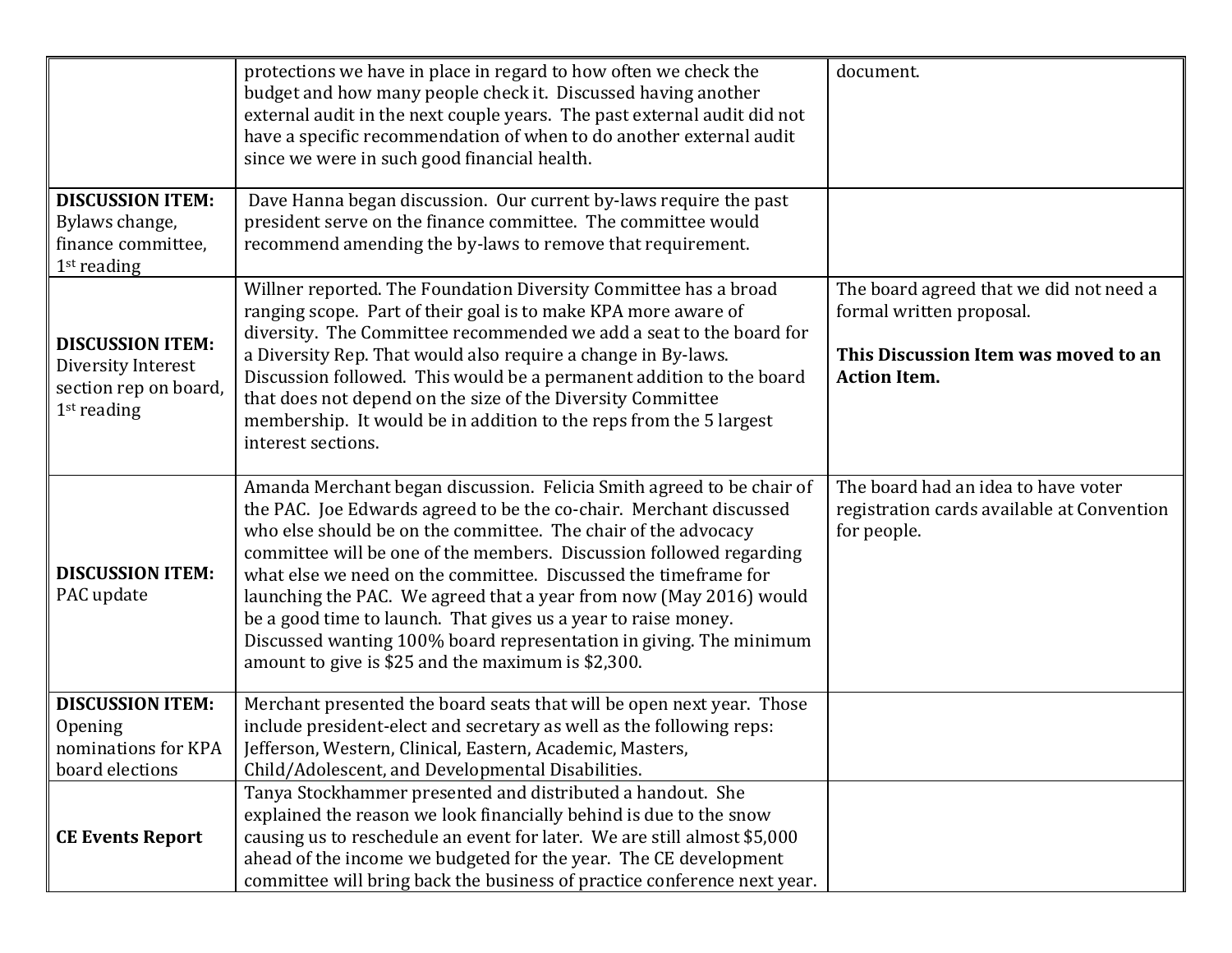| Dues/Membership<br><b>Report</b>           | Lisa Willner reported. (Report attached) Membership comparison in the<br>first quarter shows that we are down to 653 full members. This is the<br>first year we appear to have a decrease in membership. Our dues<br>money has increased from previous years. It appears there has been a<br>problem with the database, which showed more members than we<br>actually had. We are currently shopping for a new web platform to help<br>fix this problem. The central office is getting prices for migrating from<br>one platform to another because we do not have staff to do that. |  |
|--------------------------------------------|--------------------------------------------------------------------------------------------------------------------------------------------------------------------------------------------------------------------------------------------------------------------------------------------------------------------------------------------------------------------------------------------------------------------------------------------------------------------------------------------------------------------------------------------------------------------------------------|--|
| <b>Executive Director</b><br>Report        | Lisa Willner reported and distributed a handout. We have discussed<br>having a Cultural consultation service offered to members. The<br>Diversity Committee will take that over to consult with members<br>around any questions they have related to culture. David Susman<br>discussed the children's health magazine with whom we will be<br>partnering. It is a magazine that goes to every school child within<br>Kentucky 4 times per year.                                                                                                                                     |  |
| <b>KPF Update</b>                          | Jennifer Price reported on the Spring Academic Conference and<br>distributed a handout with the numbers. Price reported we had slightly<br>fewer total registrants (mostly undergraduates) but it went really well.<br>Price also discussed the Pub Ed committee and her report was<br>distributed by email. Lisa Willner reported on the KPF. Dan Walinsky<br>has been the chair of the Diversity Committee. Amanda Wyrick agreed<br>to take on the role of chair.                                                                                                                  |  |
| <b>Advocacy</b><br><b>Committee Report</b> | Georgeann Brown reported and distributed a handout. Brown asked<br>members to let her know if you are interested in a sub group of<br>individuals to get to know their legislators better. Meetings can be set<br>up to speak with them. Discussed inviting some legislators to the<br>Conference in November. Also discussed inviting them to regional<br>socials.                                                                                                                                                                                                                  |  |
| Membership<br><b>Committee Report</b>      | Katie McBride presented and distributed a handout. Discussed how we<br>can better support members in regions outside of the Louisville and<br>Lexington areas. Discussed other ways to reach out to new members.                                                                                                                                                                                                                                                                                                                                                                     |  |
| <b>Convention Update</b>                   | Willner included it in her earlier report.                                                                                                                                                                                                                                                                                                                                                                                                                                                                                                                                           |  |
| <b>Legislative Agent</b><br>report         | Sheila Schuster presented and distributed handouts. Duty to Warn<br>passed. The CMHC manual has now been corrected to include all 5<br>psychological provider titles (licensed psychologist, certified<br>psychologist, certified psychologist with autonomous functions, licensed                                                                                                                                                                                                                                                                                                   |  |